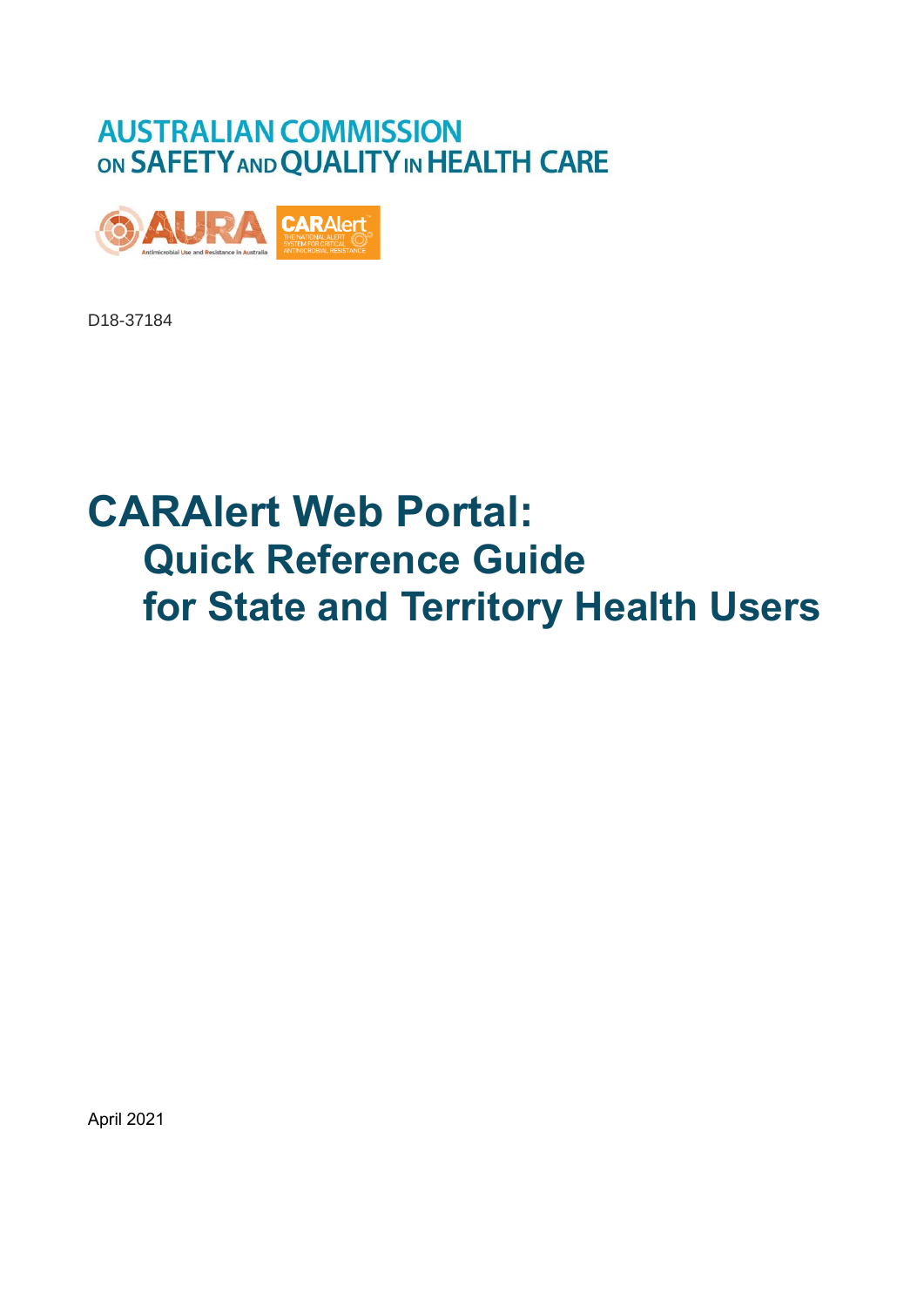The National Alert System for Critical Antimicrobial Resistances (CARAlert) was established by the Australian Commission on Safety and Quality in Health Care (the Commission) in 2016 as part of the Antimicrobial Use and Resistance in Australia (AURA) Surveillance System. CARAlert collects data on nationally agreed priority organisms with critical resistance to last-line antimicrobial agents.

CARAlert data support timely responses to CARs by hospitals, and state and territory health departments. Some states have standalone systems for monitoring selected CARs, in which case CARAlert can complement these systems. Currently, 28 confirming laboratories participate in CARAlert. No identifiable patient level data are held in the CARAlert system.

Each state and territory health authority has nominated staff who are authorised to access the CARAlert system, via the web portal, to review CAR records for their state or territory. In addition to this direct access, information on confirmed CARs reported to CARAlert is disseminated to authorised state and territory staff by email via a Weekly Summary.

Bimonthly data updates and annual reports are also available on the Commission's website at [www.safetyandquality.gov.au/caralert.](http://www.safetyandquality.gov.au/caralert)

## **1. Access to the CARAlert web portal**

Access to the CARAlert web portal is organised by the Commission at the request of states and territories.

Once confirmed as a user, you will receive a CARAlert registration email that contains your username and password, which are required to access the web portal using a dedicated CARAlert Microsoft account.

If a state or territory w[ould like to nominate a new](mailto:support@improve.org.au) user, or remove a user who no longer requires access, please contact the Commission at CARAlert@safetyandquality.gov.au.

**Note:** The CARAlert web portal can be accessed by all current supported versions of Firefox, Safari, Chrome and Internet Explorer versions 9 and above.

**For information on authorised users for each state and territory and any other enquiries, please [contact CARAlert@](mailto:CARAlert@safetyandquality.gov.au)safetyandquality.gov.au**.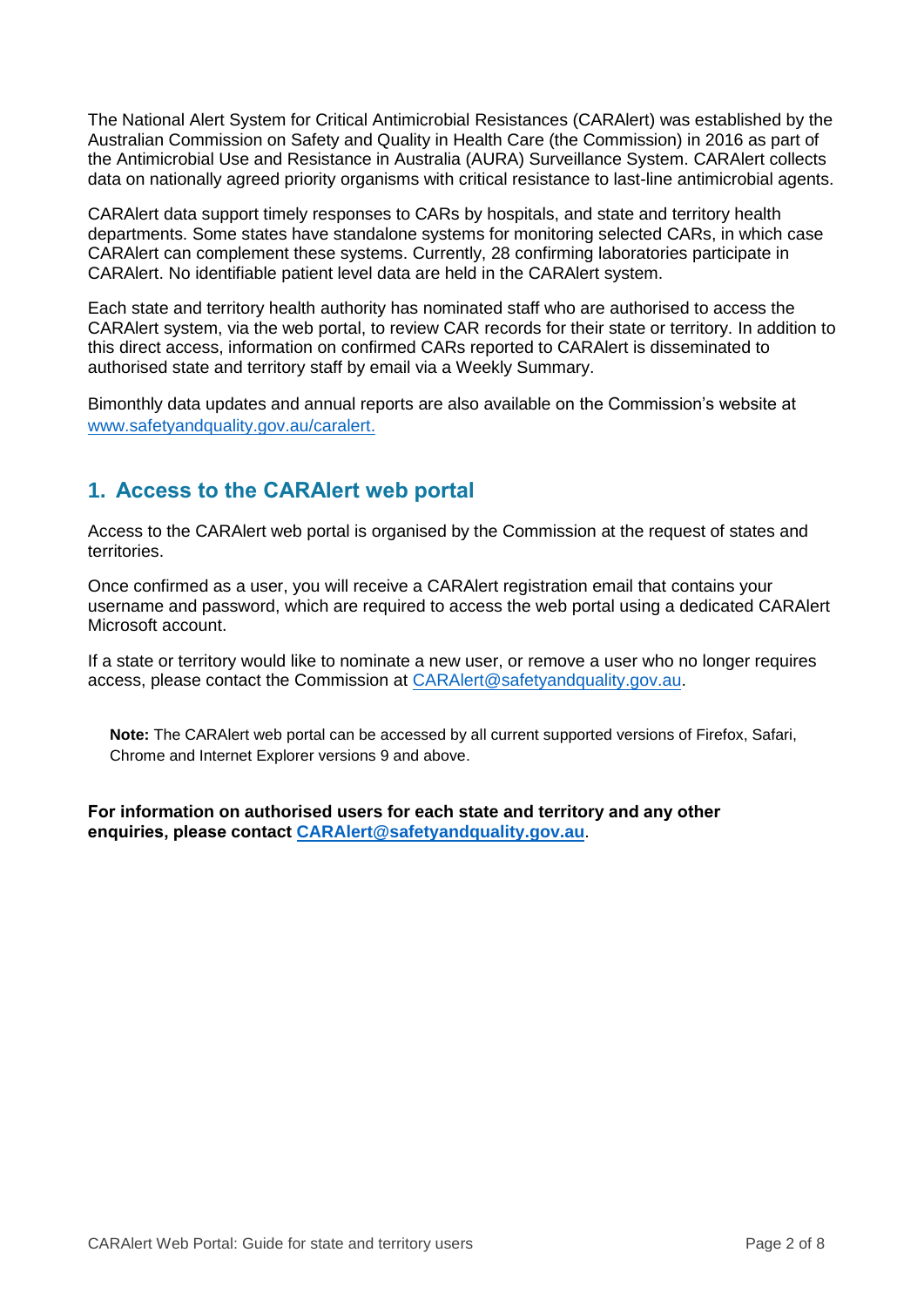## **2. Logging in and out of CARAlert Web Portal**

#### **2.1 Logging into CARAlert**

Step 1. To log into the CARAlert web portal: Navigate to [www.caralert.org.au](http://www.caralert.org.au/) Sign in to your CARAlert Microsoft account.

**Note:** Use of CARAlert by a shared email address is not supported.

Step 2**.** Enter your username and password in the designated 'Username' and 'Password' fields provided and click 'Log On'. Your password is case-sensitive and needs to be entered exactly as it appears in the CARAlert registration email. If you 'copy and paste' your password from the initial email, please ensure that you do not include any additional space at the end of the password.

You have the option to change the password to one of your choosing and you will be asked to verify the account. Once your account has been verified, you can log back in.

| <b>Nicrosoft</b>           |      |             |
|----------------------------|------|-------------|
| Sign in                    |      |             |
| Email, phone, or Skype     |      |             |
| Can't access your account? |      |             |
|                            |      |             |
|                            | Back | <b>Next</b> |
|                            |      |             |

#### **2.2 Logging out of CARAlert**

For security reasons, always log out of the CARAlert web portal once you are finished and close your Microsoft account.

**Note:** You should never access the CARAlert web portal from a public computer.

Step 1**.** To log out from the CARAlert web portal, click on the 'Log Out' button at the top right-hand side of the CARAlert home page.

|         | THE NATIONAL ALERT SYSTEM<br>FOR CRITICAL ANTIMICROBIAL RESISTANCE | <b>AUSTRALIAN COMMISSION</b><br>ON SAFETY AND QUALITY IN HEALTH CARE |  |
|---------|--------------------------------------------------------------------|----------------------------------------------------------------------|--|
| Welcome | <b>CAR Records</b>                                                 | <b>Reports</b>                                                       |  |

- Step 2. Select the Microsoft account that you wish to sign out of.
- Step 3. You will be logged out of the CARAlert web portal and presented with a link to log back into the CARAlert web portal, if required.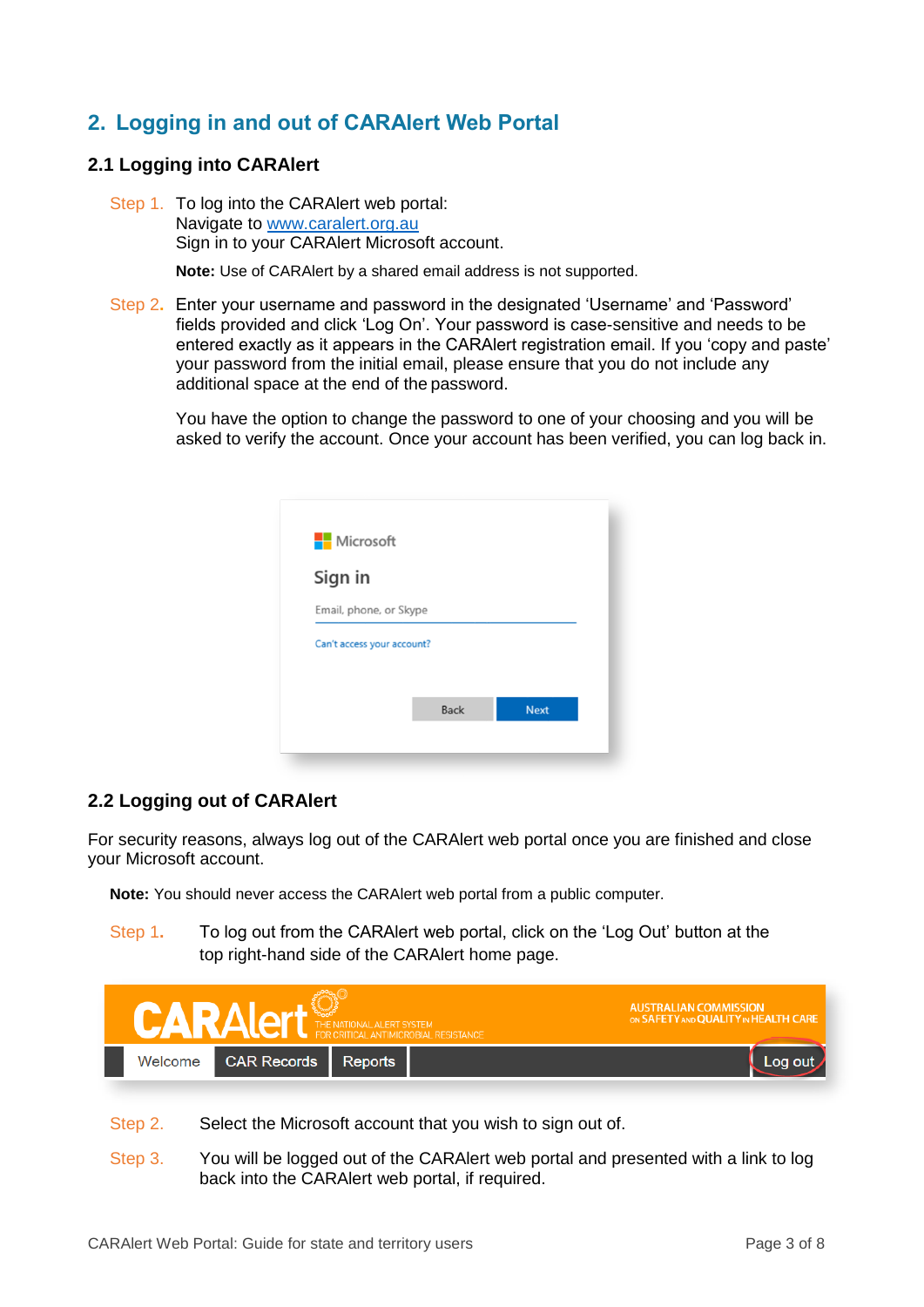**Note:** You will automatically be logged out of the CARAlert web portal after 30 minutes of inactivity.

| Thank you for using<br><b>CARAlert</b> |
|----------------------------------------|
|                                        |

### **3. Resetting your password**

questions.

If you have forgotten your password, or need to reset it for any reason, you can do so by changing the password of the Microsoft account.

- Step 1 Visit the link [https://support.microsoft.com/en-au/help/4026971/microsoft](https://support.microsoft.com/en-au/help/4026971/microsoft-account-how-to-reset-your-password)[account-how-to-reset-your-password](https://support.microsoft.com/en-au/help/4026971/microsoft-account-how-to-reset-your-password) for guidance on how to recover your account.
- Step 2. Click in *Recover your account* and enter your registered email address in the designated 'Email, phone, or Skype name' field and follow the instructions.

Microsoft Recover your account We can help you reset your password and security info. First, enter your Microsoft account and follow the instructions below. Email, phone, or Skype name Cancel **Next** Step 3. Select *Forgot my password*. You will Microsoft then be asked a series of security Enter password Password Forgot my password Sign in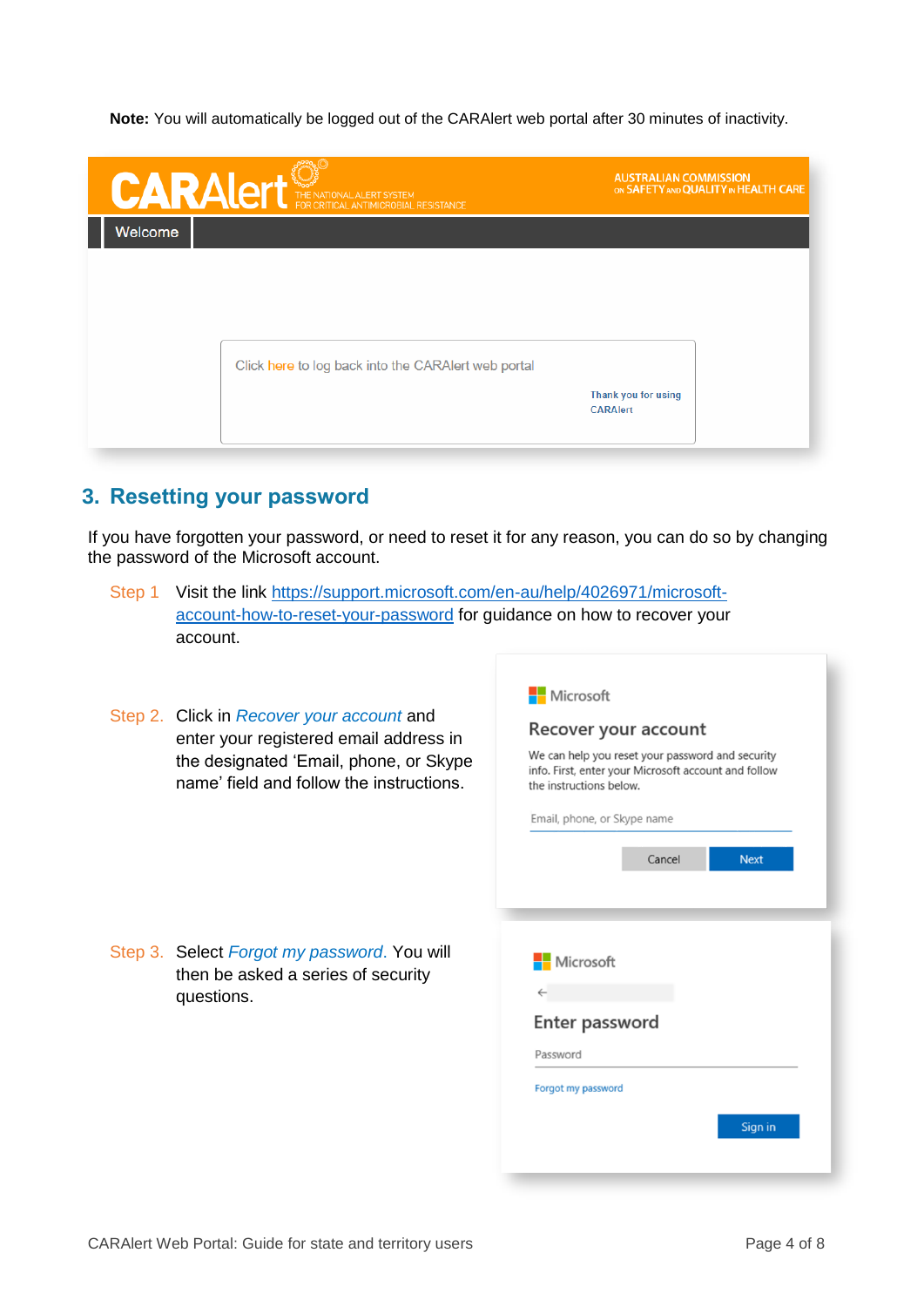## **4. Searching for CAR records using filters**

Access to CARAlert data is based on the state or territory with the primary responsibility for action in relation to each CAR.

The entries that you can see will only include data for records which are attributed to your state or territory, as well as those which are 'unknown' or 'overseas'. This is determined by the following location hierarchy based on where the specimen was collected:

- 1. Hospital location (where the patient attended a hospital)
- 2. Patient residence (where specimen was from the community or was unknown)
- 3. If no facility information is entered and patient residence in 'unknown' or 'overseas', the record is displayed to users in all states and territories.

For example, the authorised SA Health users have access to all records that have been saved or submitted for a hospital located in South Australia, even though the state or territory of patient residence may be another state or territory.

If no facility information is entered, but the state or territory of the patient residence is South Australia, unknown or overseas, the record will be visible to authorised SA Health users.

If a patient from South Australia is treated at a hospital in another state or territory, for example a hospital in New South Wales, only users authorised by NSW Health will be able to see the record.

#### **4.1. Using filters**

By default, the 'List CAR Records' screen will display all records submitted by your laboratory.

Step 1. Navigate to the 'List CAR records' page by clicking the grey 'CAR Records' button in the menu bar.

| <b>CARALET THE NATIONAL ALERT SYSTEM</b>                                             |                                        |                                                       |                                                      |                                       |                                  |                                     | <b>AUSTRALIAN COMMISSION</b><br>ON SAFETY AND QUALITY IN HEALTH CARE |                                          |                         |                                            |                         |                             |                        |                    |                                |                          |                                                         |
|--------------------------------------------------------------------------------------|----------------------------------------|-------------------------------------------------------|------------------------------------------------------|---------------------------------------|----------------------------------|-------------------------------------|----------------------------------------------------------------------|------------------------------------------|-------------------------|--------------------------------------------|-------------------------|-----------------------------|------------------------|--------------------|--------------------------------|--------------------------|---------------------------------------------------------|
|                                                                                      |                                        |                                                       | Welcome                                              | <b>CAR Records</b>                    |                                  | <b>Reports</b>                      |                                                                      |                                          |                         |                                            |                         | Log out                     |                        |                    |                                |                          |                                                         |
| List CAR records                                                                     |                                        |                                                       |                                                      |                                       |                                  |                                     |                                                                      |                                          |                         |                                            |                         |                             |                        |                    |                                |                          |                                                         |
| Add CAR record<br>Add (multiple) CAR records                                         |                                        | Add CAR<br>records buttons                            |                                                      |                                       |                                  |                                     |                                                                      |                                          |                         |                                            |                         |                             |                        |                    |                                |                          |                                                         |
| <b>Originating laboratory</b>                                                        |                                        | <b>Confirming laboratory</b>                          |                                                      | Specimen identifier<br>(Originating)  |                                  | Specimen identifier<br>(Confirming) |                                                                      | Specimen<br>collection date              | Confirmation<br>date    |                                            | CAR                     |                             | Type                   |                    |                                | Subtype                  |                                                         |
| Select Originating Laboratory(ies)                                                   |                                        | Select Confirming Laboratory(ies)                     |                                                      |                                       |                                  |                                     |                                                                      |                                          |                         |                                            | Select CAR(s)           |                             |                        | Select CAR Type(s) |                                |                          |                                                         |
| Organism name                                                                        |                                        | <b>Clinical isolate or</b>                            | <b>Specimen type</b>                                 |                                       | <b>Facility type</b>             |                                     |                                                                      | <b>Search filters</b><br>Hospital        |                         | <b>Status</b>                              |                         | Patient age range           |                        |                    | Patient gender                 |                          | <b>State or Territory of</b>                            |
| Select Organism(s)                                                                   |                                        | screen<br>Select Clinical isolate or s                |                                                      | Select Specimen Type(s)               | <b>Select Facility Type(s)</b>   |                                     |                                                                      | Select Hospital(s)                       |                         | Select Status(es)                          |                         | Select Patient Age Range(s) |                        |                    | Select Gender(s)               | <b>Patient residence</b> | <b>Select State or Territory</b>                        |
| Hold Ctrl to make multiple selections, if required<br>Search<br><b>Clear filters</b> |                                        |                                                       |                                                      |                                       |                                  |                                     |                                                                      |                                          |                         |                                            |                         |                             |                        |                    |                                |                          |                                                         |
| Originating<br>laboratory                                                            | <b>Confirming</b><br>laboratory        | <b>Specimen</b><br><b>identifier</b><br>(Originating) | <b>Specimen</b><br><b>identifier</b><br>(Confirming) | <b>Specimen</b><br>collection<br>date | <b>Confirmation</b><br>date<br>٠ | CAR                                 | Type                                                                 | <b>Subtype</b><br><b>List of records</b> | Organism<br>name        | <b>Clinical</b><br>isolate<br>or<br>screen | <b>Specimen</b><br>type | <b>Facility</b><br>type     | <b>Hospital Status</b> |                    | <b>Patient</b><br>age<br>range | <b>Patient</b><br>gender | State or<br><b>Territory</b><br>of Patient<br>residence |
| <b>Originating Lab</b><br>1aaaaaaaaaaaaa                                             | Beta<br>Confirming<br>Lab <sub>1</sub> | original<br>reference<br>number <sub>2</sub>          | confirming<br>reference<br>number <sub>2</sub>       | 02/08/2020                            | 09/08/2020                       | Candida<br>auris                    |                                                                      |                                          | Candida<br><b>auris</b> | Clinical<br>isolate                        | Urine                   | Other                       |                        | Submitted          | $0 - 4$                        | Female                   | <b>NSW</b>                                              |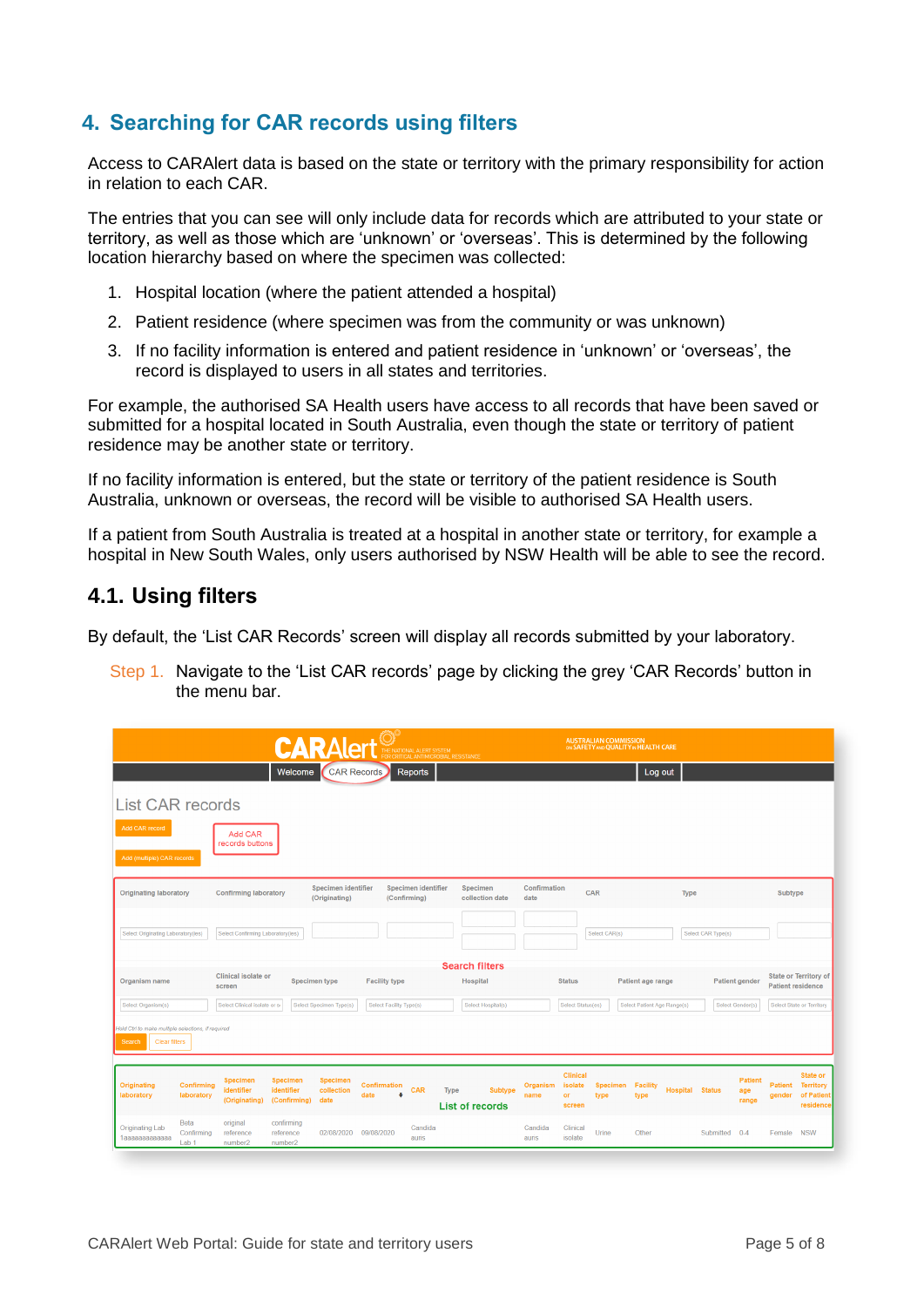Step 2. Underneath the 'Add (multiple) CAR records' button, there are a number of searchable fields. To search for a particular record(s), select the options you wish to search by using the filters and click 'Search'. The results will display under the search fields.

To select multiple options in a filter, you can hold down the Ctrl key and select multiple search terms. **Dation** and appeal the complete

| For example, if you would like to search CAR Records for<br>both 15-19 and 20-29 ages ranges, click the 'Patient age<br>range' filter, hold down the Ctrl key, select the "15-19" and<br>"20-29", then click the 'Search' button. |                                                                | Patient age range<br>$15-19 \times$<br>$20-29 \times$                      |
|-----------------------------------------------------------------------------------------------------------------------------------------------------------------------------------------------------------------------------------|----------------------------------------------------------------|----------------------------------------------------------------------------|
| If you want to remove a selection, click<br>the 'x' on the tile of the term you wish to<br>remove, or use backspace and delete.                                                                                                   | <b>CAR</b><br>Carbapenemase-producing<br>×<br>Enterobacterales | <b>Type</b><br>$IMP \times$<br>$NDM \times$                                |
| You can clear all search terms by clicking<br>'Clear filters' next to the 'Search' button.                                                                                                                                        | Search                                                         | Hold Ctrl to make multiple selections, if required<br><b>Clear filters</b> |

#### **Notes:**

- 1. You must click the 'Search' button to refresh the list after updating the filters.
- 2. You will automatically be logged out of the CARAlert web portal after 30 minutes of inactivity.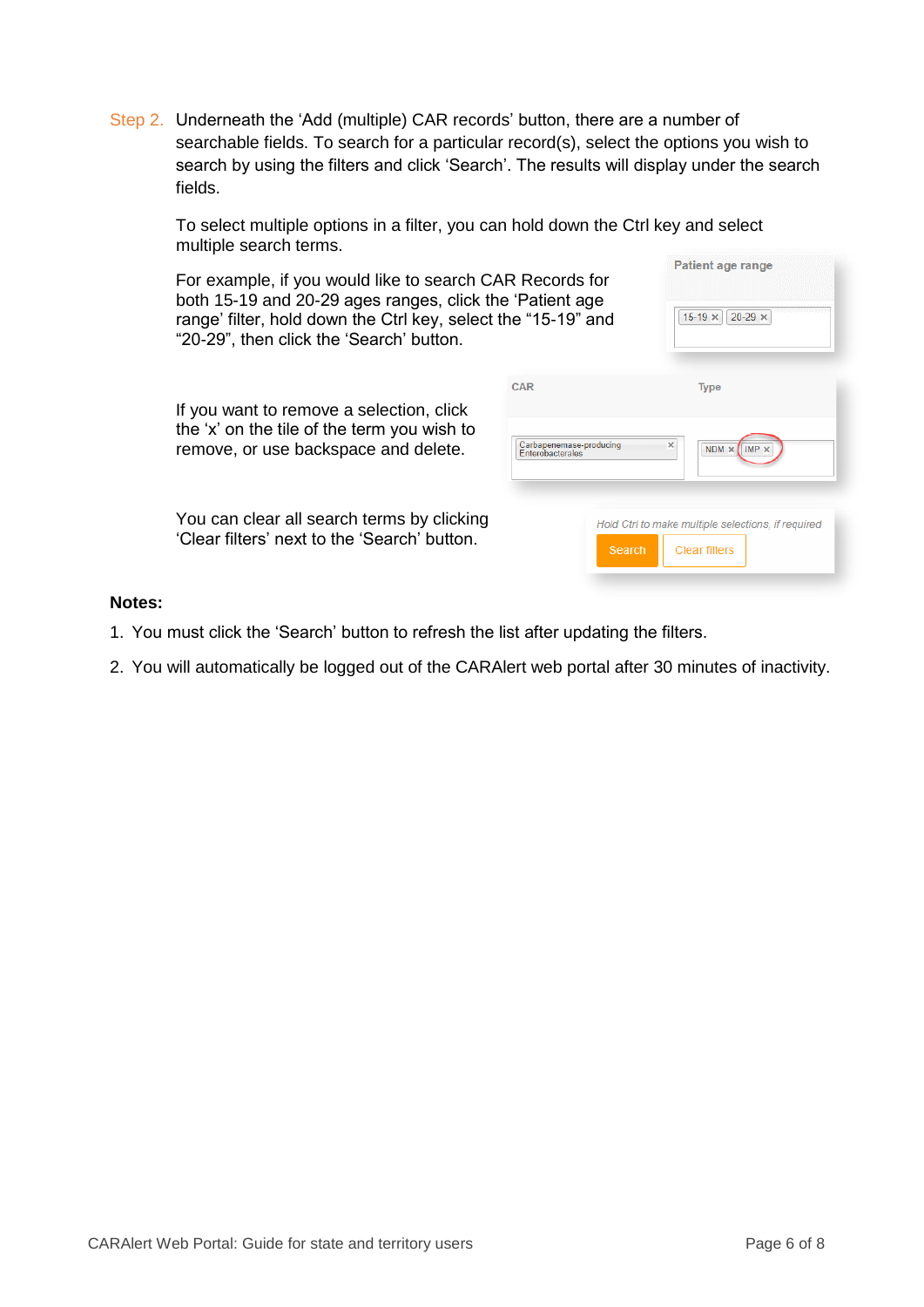## **5. Generating CARAlert Reports**

Several report generating options are available to view/export your submitted CARAlert data.

Step 1. Click 'Reports' in the grey menu bar at the top

| <b>CARALert MARALERI SYSTEM</b><br><b>AL RESISTANCE</b>                                                  | <b>AUSTRALIAN COMMISSION</b><br>ON SAFETY AND QUALITY IN HEALTH CARE |                    |                |  |  |  |
|----------------------------------------------------------------------------------------------------------|----------------------------------------------------------------------|--------------------|----------------|--|--|--|
| Welcome<br><b>CAR Records</b><br>Reports                                                                 |                                                                      |                    | Log out        |  |  |  |
|                                                                                                          |                                                                      |                    |                |  |  |  |
| Step 2. Select any of the options on the left side menu for the different ways of presenting<br>the data |                                                                      |                    |                |  |  |  |
|                                                                                                          | Welcome                                                              | <b>CAR Records</b> | <b>Reports</b> |  |  |  |
| CAR by month<br>۰                                                                                        |                                                                      |                    |                |  |  |  |
| CAR by state/territory<br>۰                                                                              |                                                                      |                    |                |  |  |  |
| CAR by age range<br>۰                                                                                    |                                                                      |                    |                |  |  |  |
| Type by state/territory<br>۰                                                                             |                                                                      |                    |                |  |  |  |
| Organism name by type<br>۰                                                                               |                                                                      |                    |                |  |  |  |
| Data export<br>۰                                                                                         |                                                                      |                    |                |  |  |  |
| Unsubmitted CAR records                                                                                  |                                                                      |                    |                |  |  |  |
|                                                                                                          |                                                                      |                    |                |  |  |  |

#### Step 3. Reports can be customized by selecting the required parameters using the search filters

|                          | Welcome  | <b>CAR Records</b> | Reports           |
|--------------------------|----------|--------------------|-------------------|
|                          |          |                    |                   |
| Date Start               | Date End |                    | CAR               |
| 01-Jan-2020              | ▭        | ▭<br>30-Jun-2020   | Select CAR(s)     |
|                          |          |                    |                   |
| <b>State / Territory</b> |          |                    | Specimen type     |
| State(s)                 |          |                    | Specimen type(s)  |
| <b>Facility type</b>     |          |                    | Patient age range |
| Facility type(s)         |          |                    | Age range(s)      |
|                          |          |                    |                   |
| <b>View Report</b>       |          |                    |                   |

Step 3. Click 'View Report' button to generate the report using the selected options. A report for 'CARs by age range' is shown in the following figure.

**Note:** The entries that you can see will only include data for records which are attributed to your state or territory, as well as those which are 'unknown' or 'overseas'.